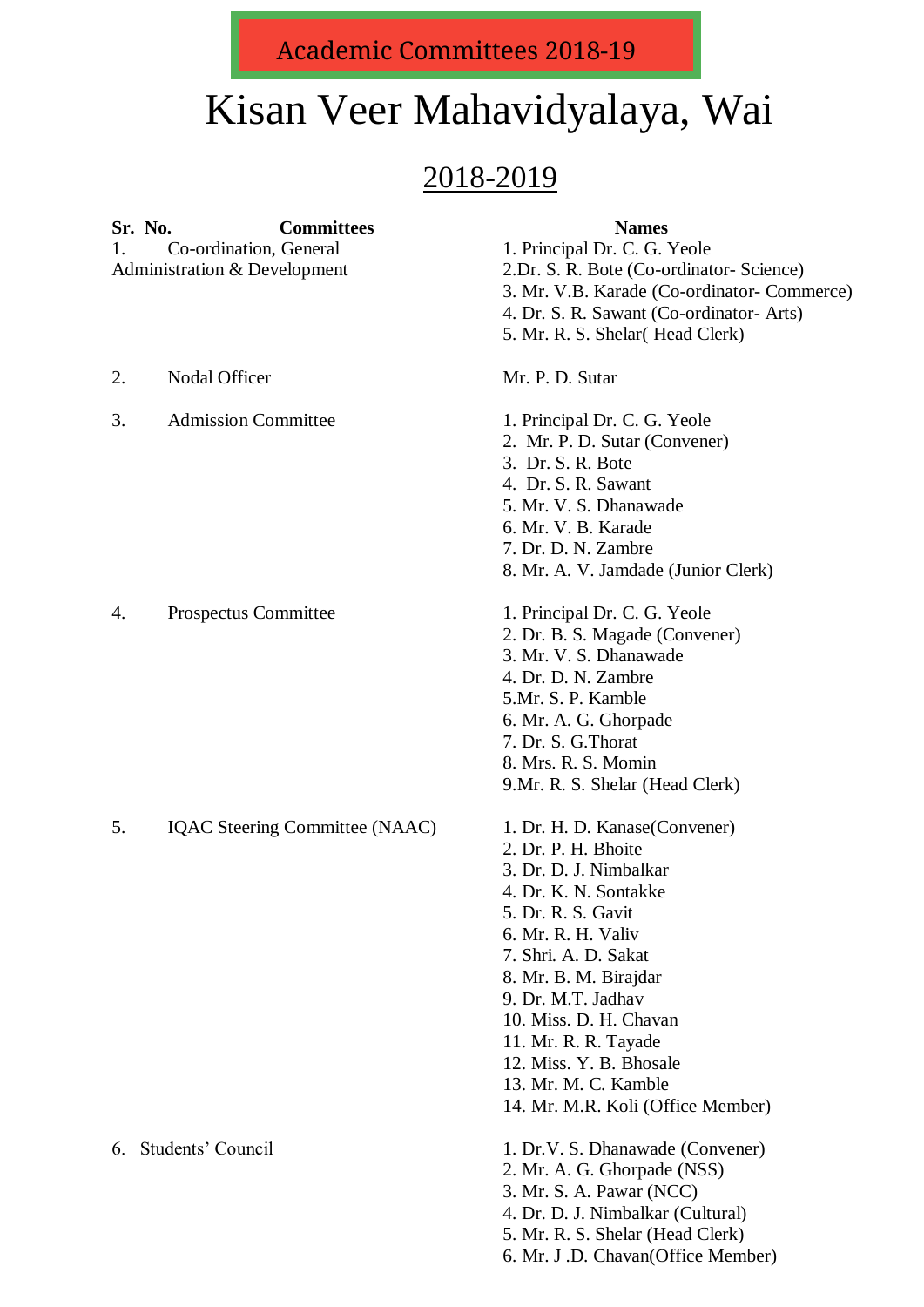## 7. Discipline Committee 1. Dr. S. N. Jagtap (Convener)

|     |                             | 7. Mr. S. A. Pawar (N.C.C. & Sports)<br>8. Mr. A. G. Ghorpade (NSS)<br>9. Mr. K. A. Kajale<br>10. Mr. P. S. Kamble<br>11. Mr. A. A. Mokashi<br>12. Mr. M. R. Jadhav<br>13. Mr. G. V. Jadhav<br>14. Mrs. R. S. Momin<br>15. Mrs. A. J. Shaikh<br>16. Mr. S. V. Khare(Office Member)                 |
|-----|-----------------------------|----------------------------------------------------------------------------------------------------------------------------------------------------------------------------------------------------------------------------------------------------------------------------------------------------|
| 8.  | Time Table Committee        | 1. Mr. B. B. Patkure (Convener)<br>2. Dr. S. N. Jagtap (Commerce)<br>3.Dr. K. N. Sonatakke (Arts)<br>4. Dr. R. S. Gavit<br>5. Mrs. R. S. Momin (B.C.A.)<br>6. Mr. R. L. Jagtap (Office Member)                                                                                                     |
| 9.  | <b>Staff Secretary</b>      | 1. Dr.D. J. Nimbalkar (Convener)<br>2. Mr. R. V. Bakare (Joint-Convener)<br>3. Mr. R. S. Shelar (Head Clerk)                                                                                                                                                                                       |
| 10. | <b>Staff Academy</b>        | 1.Dr. R. S. Gavit (Convener)<br>2. Mr. A. G. Ghorpade<br>3. Mr. P. D. Sutar<br>4. Mr. A. S. Awad<br>5. Miss. C. S. Pujari<br>6. Mrs. M. P. Pisal<br>7. Mr. M. R. Koli (Office Member)                                                                                                              |
| 11. | Library Committee           | 1. Dr. C. G. Yeole (Principal)<br>2. Mr. S. P. Kamble (Convener)<br>3. Mr. P. D. Sutar<br>4. Dr. S. R. Bote<br>5. Mr. V. B. Karade<br>6. Dr. R. Y. Shinde<br>7. Dr. H. V. Jadhav<br>8. Dr. B. B. Agedkar<br>9. Mr. B. B. Patkure<br>10. Dr. J. V. Kathare<br>11. Mr. D. R. Jadhav (Library Member) |
| 12. | Gymkhana & Sports Committee | 1. Mr. S. A. Pawar (Convener)<br>2. Dr. R. R. Vaidya<br>3. Dr. B. B. Agedkar<br>4. Dr. D. J. Nimbalkar<br>5. Mrs. M. V. Ingavale<br>6. Dr. B. S. Magade<br>7. Dr. V. R. Veer                                                                                                                       |

2. Mr. P. D. Sutar 3. Dr. R. Y. Shinde 4. Dr. R. N. Yadav 5. Mrs. M. V. Ingawale

6. Dr. D. J. Nimbalkar (Cultural)

- 8. Dr. S. G. Thorat
- 9. Mr. B. M. Birajdar
- 10. Mr. J. D. Chavan (Office Member)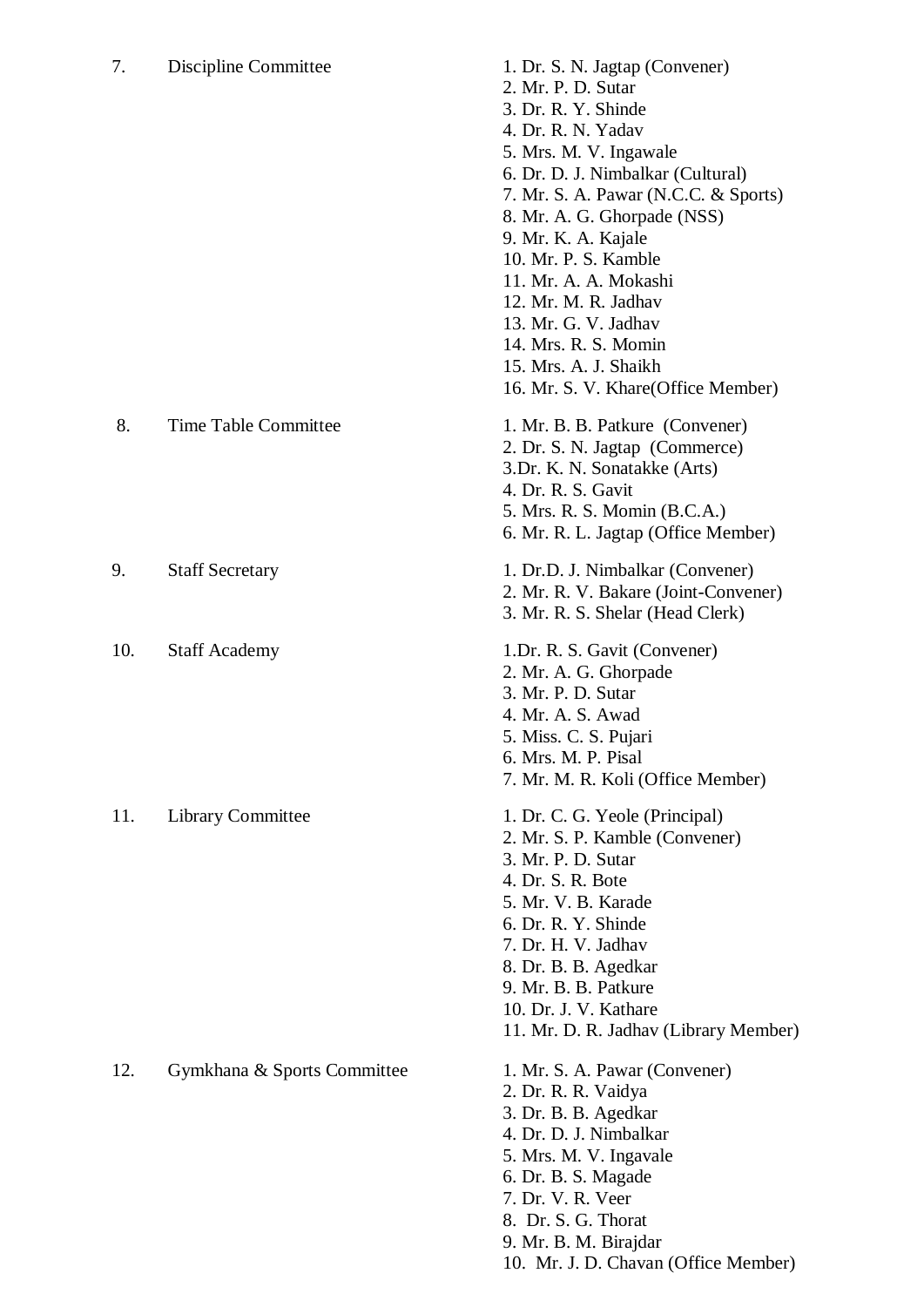| 13. | <b>Research Committee</b>                      | 1. Dr. D. N. Zambre (Convener)<br>2. Dr. S. R. Sawant<br>3. Dr. S. N. Jagtap<br>4. Dr. R. Y. Shinde<br>5.Dr. R. R. Vaidya<br>6. Dr. J. V. Kathare<br>7. Mr. R. V. Bakare<br>8. Mr. P.M. Dere(Stenographer)                                                                                                                                                                                       |
|-----|------------------------------------------------|--------------------------------------------------------------------------------------------------------------------------------------------------------------------------------------------------------------------------------------------------------------------------------------------------------------------------------------------------------------------------------------------------|
| 14. | B. C. Cell. & Standing Committee               | 1.Dr. B. S. Magade (Convener)<br>2. Mr. A. G. Ghorpade<br>3. Mr. V. B. Karade<br>4. Mr. S. P. Kamble<br>5. Dr. D. J. Nimbalkar<br>6. Dr. R. S. Gavit<br>6. Mr. R. S. Shelar (Head Clerk)                                                                                                                                                                                                         |
| 15. | <b>University Affiliation Committee</b>        | 1. Dr. B. B. Agedkar (Convener)<br>2. Dr. E. B. Bhalerao<br>3. Dr. R. Y. Shinde<br>4. Dr. B. B. Patkure<br>5. Mr. A. G. Ghorpade<br>6. Mr. S. P. Kamble<br>7. Dr. R. S. Gavit<br>8. Mr. A. V. Jamdade (Junior Clerk)                                                                                                                                                                             |
| 16. | P.G. Coordination Committee                    | 1. Dr. R. N. Yadhav (Convener)<br>2. Dr. R. Y. Shinde<br>3. Mr. V. B. Karade<br>4. Mr. V.S.Dhanawade<br>5. Dr. B.B.Agedkar<br>6. Dr. R.S. Gavit<br>7. Mr. A.M.Bodare (Senior Clerk)                                                                                                                                                                                                              |
| 17. | N.S.S.                                         | 1. Mr. A.G. Ghorpade (Convener)<br>2. Mr. R.V.Bakare (Convener)<br>3. Mr. S. R. Tate<br>4. Mr. S.A. Pawar<br>5. Dr. R. S. Gavit<br>6. Mr. A.S. Awad<br>7. Mrs. M. P. Pisal<br>8. Miss. C. S. Pujari<br>9. Mr. J. S. Khot<br>9. Miss. N. D. Patane<br>10. Mrs. R. S. Bhosale<br>11. Mr. M. R. Koli (Office Member)<br>12. Mr. S. D. Jangam (Lib. Attnd.)<br>13. Mr. D. K. Kayangude (Lib. Attnd.) |
| 18. | <b>UGC Proposals &amp; Circulars Committee</b> | 1. Dr. S. R. Sawant (Convener)<br>2. Mr. B. B. Patkure<br>3. Dr. B. B. Agedkar<br>4. Mr.S. P. Kamble<br>5. Mr. A. G. Ghorpade<br>6. Mr. P. M .Dere (Stenographer)                                                                                                                                                                                                                                |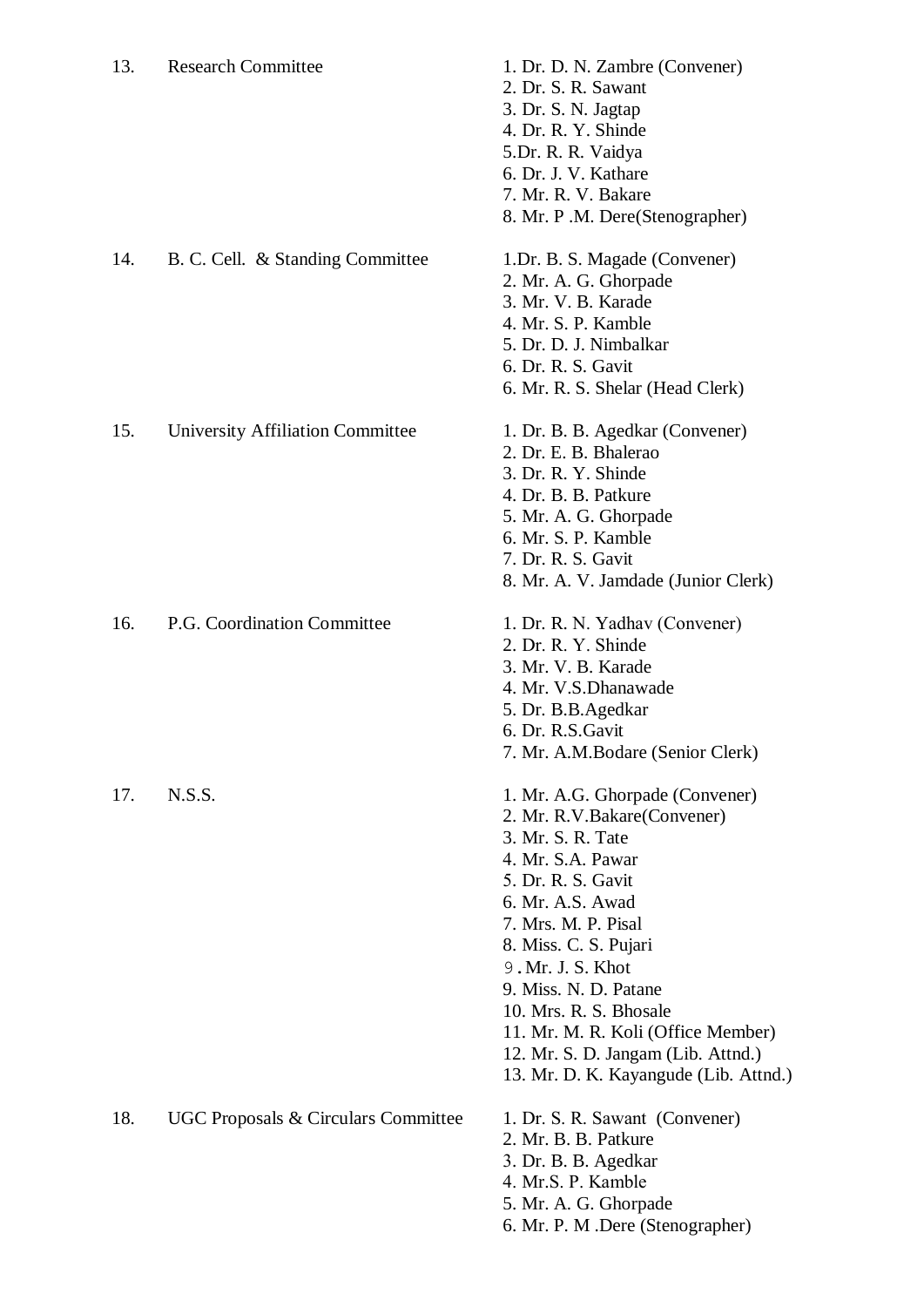| 19. | Grievance Redressal Cell   | 1. Dr. R. Y. Shinde (Convener)<br>2. Dr. I. F. Pailwan<br>3. Mr. V. B. Karade<br>4. Dr. J. V. Kathare<br>5. Dr. V. R. Veer<br>6. Mr. R. S. Shelar (Head Clerk)                                                                                                                                                         |
|-----|----------------------------|------------------------------------------------------------------------------------------------------------------------------------------------------------------------------------------------------------------------------------------------------------------------------------------------------------------------|
| 20. | College Magazine           | 1. Dr. S. G. Thorat (Convener)<br>2. Mr. N. B. Chavan<br>3. Dr. B. B. Agedkar<br>4. Dr. C. S. Kamble<br>5. Mr. A.S. Awad<br>6. Mr. S. P. Kamble<br>7. Mr. J. D. Chavan (Office Member)                                                                                                                                 |
| 21. | <b>Placement Cell</b>      | 1. Dr .P. H. Bhoite (Convener)<br>2. Dr. S.R. Bote<br>3. Dr. E. B. Bhalerao<br>4. Dr. B. S. Magade<br>5. Mr. A. G. Ghorpade<br>6. Mr. S. R. Tate<br>7. Mr. S. P. Kamble<br>8. Miss. P. S. Gaikwad<br>9. Mr. M. R. Koli (Office Member)                                                                                 |
| 22. | Lead College Committee     | 1.Dr. B. B. Agedkar (Convener)<br>2. Dr. H.V. Jadhav<br>3. Mr. R.H. Waliv<br>4. Mr. D. R. Jadhav (Senior Clerk)                                                                                                                                                                                                        |
| 23. | <b>Cultural Department</b> | 1. Mr. D. J. Nimbalkar (Convener)<br>2. Dr. B.B. Agedkar<br>3. Mr. N.B. Chavan<br>4. Dr. B. S. Magade<br>5.Dr. K.N. Sontakke<br>6.Mr. B.M. Birajdar<br>7. Mrs. M.V. Ingawale<br>8. Miss. D. H. Chavan<br>9. Mr. A. A. Dhanawade<br>10. Mrs. D. S. Patil<br>11. Mrs. A. D. Jadhav<br>12. Mr.D. R. Jadhav (Senior Clerk) |
| 24. | I. C. T.                   | 1. Mr. B.B. Patkure (Convener)<br>2. Dr. D.N.Zambre<br>3. Dr. K.N.Sonatakke<br>4. Mr. A. G. Ghorpade<br>5. Mr. S. P. Kamble<br>6. Mr.Kiran Shinde                                                                                                                                                                      |
| 25. | C.C.T.V. Maintenance       | 7. Mr. S. B. Pisal (Office Member)<br>1.Dr. S.R.Bote (Convener)<br>2. Mr. N.B.Chavan<br>3. Miss. P. S. Chavan<br>4. Mr. G. S. Babar<br>5. Mr. N.C.Gaikwad (Lab. Attnd.)<br>6. Mr. S.B. Pisal (Office Member)                                                                                                           |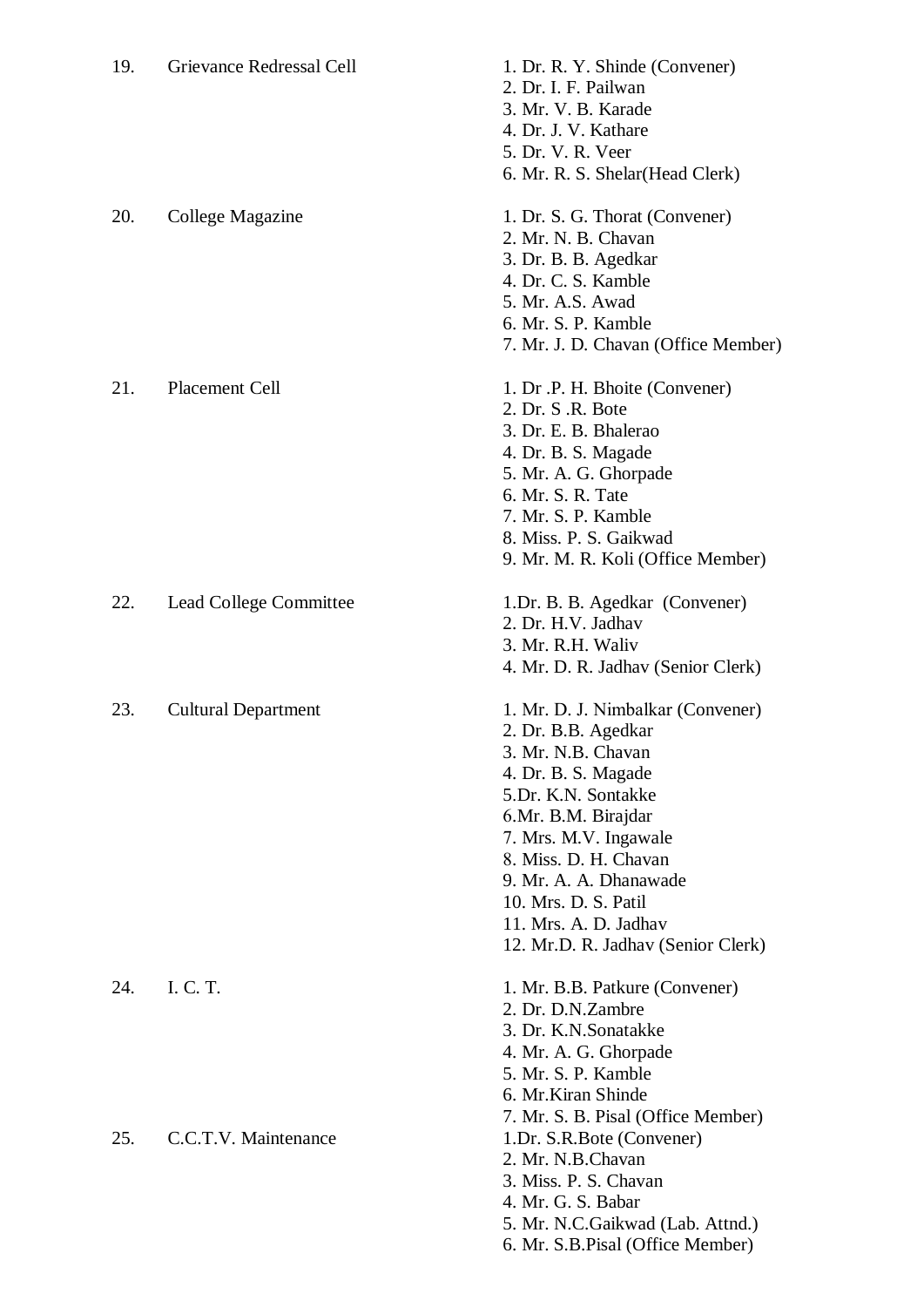| 26. | ElectricityAnd Sound System  | 1. Mr. N. B. Chavan (Convener)<br>2. Dr. S. R. Bote<br>3. Miss. M. B. Bhilare<br>4. Mr. S. B. Pisal (Office Member)<br>5. Mr. N. C. Gaikwad (Lab. Attnd.)<br>6. Mr. S. B. More (Lab. Attnd.)                                            |
|-----|------------------------------|-----------------------------------------------------------------------------------------------------------------------------------------------------------------------------------------------------------------------------------------|
| 27. | <b>Literary Association</b>  | 1. Mr. A. D. Sakat (Convener)<br>2. Dr. B. B. Agedkar<br>3. Dr. S.G. Thorat<br>4. Mrs. D. V. More<br>5. Mrs. D. D. Kadam<br>6. Mrs. R. S. Bhosale<br>7. Mr. S.V. Khare (Junior Clerk)                                                   |
| 28. | College Website              | 1.Mr. R.V. Bakare (Convener)<br>2. Dr. R.R. Vaidya<br>3. Dr. B.S. Magade<br>4. Mr. S. P. Kamble<br>5. Mr. S. M. More<br>6. Mrs. K. R. Babar<br>7. Mr. J. D. Chavan (Office Member)                                                      |
| 29. | Adult & Continuing Education | 1. Dr. I.F. Pailwan (Convener)<br>2. Dr. R. N. Yadav<br>3. Mr. A.S. Awad<br>4. Dr. S.G. Thorat<br>5. Miss. K. M. Jadhav<br>6. Mr. A.M.Bodare (Senior Clerk)                                                                             |
| 30. | <b>Science Association</b>   | 1. Dr. E. B. Bhalerao (Convener)<br>2. Mr. P.D. Sutar<br>3. Dr. H. D. Kanase<br>4. Dr. P.H. Bhoite<br>5. Mrs. K. D. Pisal<br>6. Mrs. A. S. Pathan<br>7. Mrs. S. J. Rokade<br>8. Mrs. S. A. Supekar<br>9. Mr.S. B. Pisal (Office Member) |
| 31. | <b>Commerce Association</b>  | 1. Mr. V.B. Karade (Convener)<br>2. Dr. S. N. Jagtap<br>3. Miss. D. H. Chavan<br>4. Miss. C. S. Pujari<br>5. Mr. J. Y. Pawar<br>6.Mr. S. A. Patugade<br>7. Mr. S. P. Kamble<br>8. Miss. S. P. Mohite                                    |

9. Mr. B.D.Jagtap (Junior Clerk)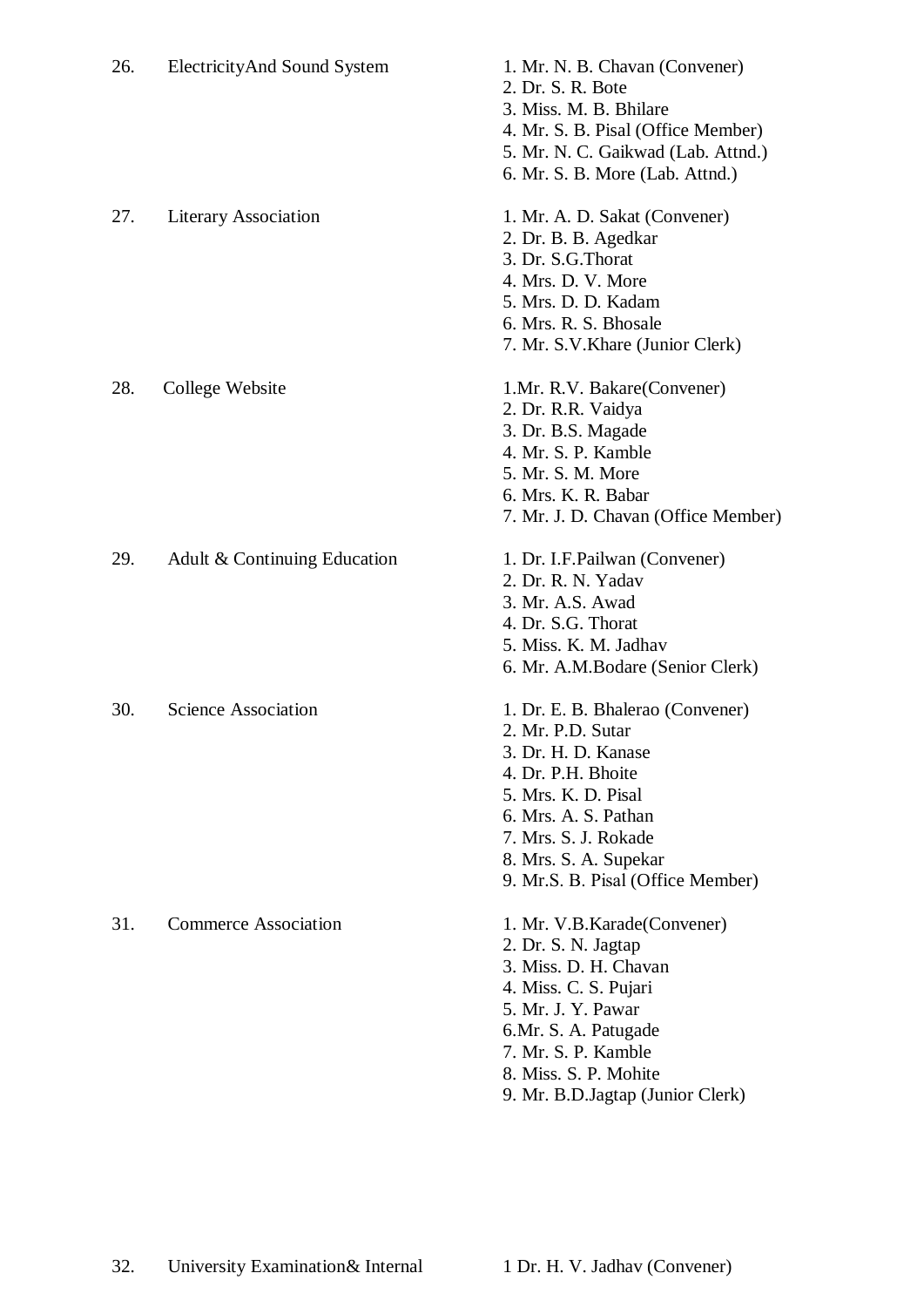|     | <b>Evaluation Committee</b>            | 2.Dr. S. N. Jagtap<br>3. Dr. B. B. Agedkar<br>4. Mr. S.A. Pawar<br>5. Mr. R. H. Waliv<br>6. Mr. S. V. Khare (Junior Clerk)                                                                                                                               |
|-----|----------------------------------------|----------------------------------------------------------------------------------------------------------------------------------------------------------------------------------------------------------------------------------------------------------|
| 33. | <b>Health Care Committee</b>           | 1. Mrs.M. V. Ingawale (Convener)<br>2. Dr. H. D. Kanase<br>3. All Other Ladies Members                                                                                                                                                                   |
| 34. | Elocution & Essay Competition          | 1. Mr. N. B. Chavan (Convener)<br>2. Mr. P.D. Sutar<br>3. Dr. R.Y.Shinde<br>4. Dr. C.S. Kamble<br>5. Mr. A.S. Awad<br>6. Mrs. A. J. Shaikh<br>7. Mrs. S. A. Gaikwad<br>8. Mr. V.R.Shinde (Junior Clerk)                                                  |
| 35. | <b>Social Sciences Association</b>     | 1. Dr. J.V. Kathare (Convener)<br>2. Mr. A.G.Ghorpade<br>3. Dr. R.S. Gavit<br>4. Mr. B.M.Birajdar<br>5. Dr. M. T. Jadhav<br>6. Mr. R. S. Jaykar<br>7. Mr. K. A. Kajale<br>8. Mr. T. R. Hake<br>9. Mrs. A. J. Shaikh<br>5. Mr. B. S. Ghone (Senior Clerk) |
| 36. | <b>Anti-Ragging Committee</b>          | 1. Mr. S. R. Tate (Convener)<br>2. Mr. V.B. Karade<br>3. Mrs. M.V. Ingawale<br>4. Mr. S.A. Pawar<br>5. Mr. S. S. Shingate (Office Member)                                                                                                                |
| 37. | Counselling Cell                       | 1. Mr. A. G. Ghorpade (Convener)<br>2. Dr. R.R. Vaidya<br>3. Dr. S. N. Jagtap<br>4. Mrs. M. V. Ingawale<br>5. Mr. A. V. Jadhav<br>6. Mrs. R. S. Momin<br>7. Mrs. D.V. Bhagwat<br>8. Mrs. S. R. Pandharebale<br>9. Mr. A. V. Jamdade (Junior Clerk)       |
| 38. | Internal Complaints Committee (I.C.C.) | 1. Mrs. M. V. Ingawale (Presiding Officer)<br>2. Mrs. Malatibai Deshpande (Sanstha Member)<br>3. Dr. H. V. Jadhav<br>4. Dr. V. R. Veer (Faculty Member)<br>5. Mr. R. S. Shelar (Head Clerk)<br>6. Mr. D. R. Jadhav (Senior Clerk)                        |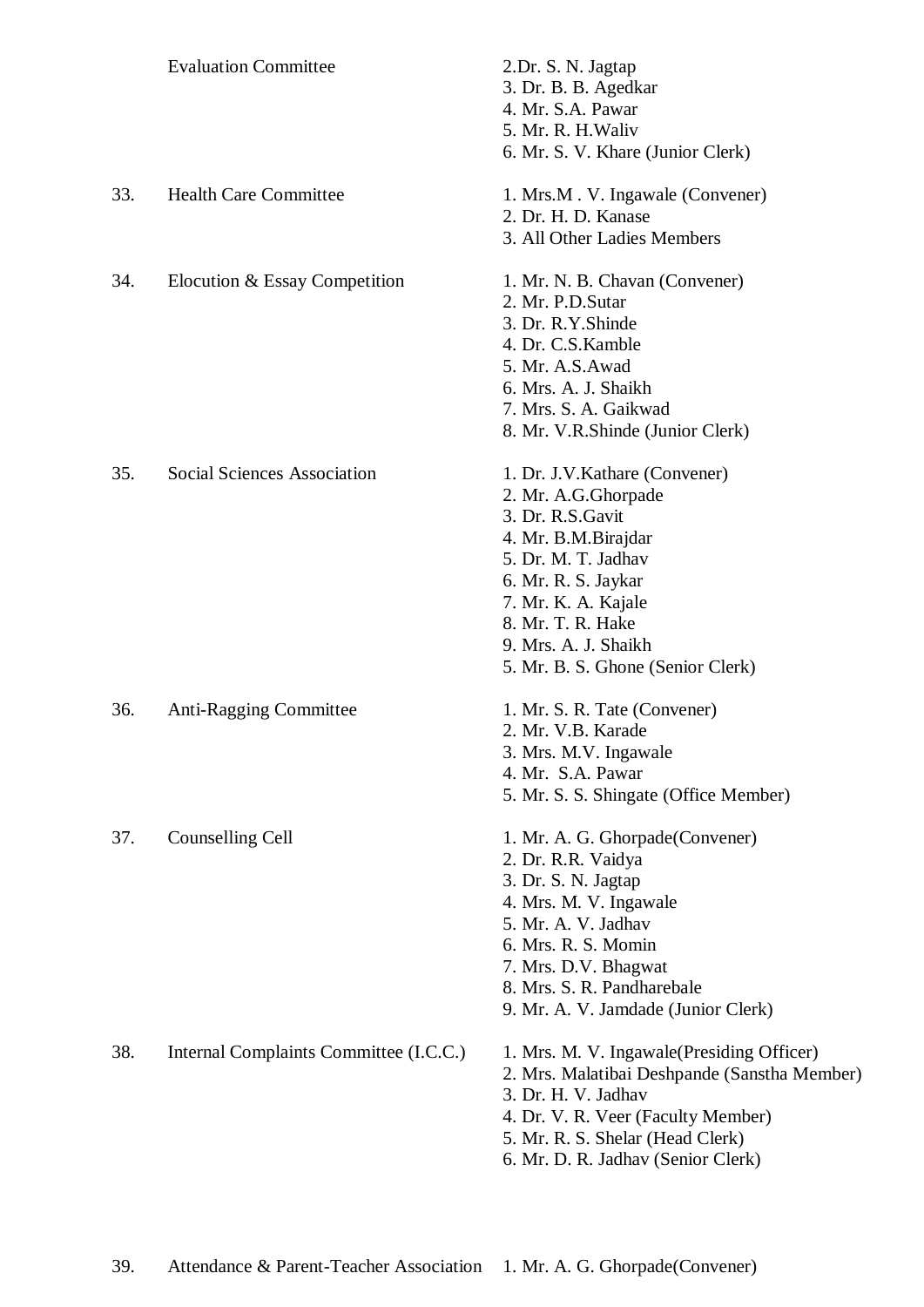|     |                                                                         | 2. Dr. R.R. Vaidya<br>3. Mr. V. B. Karade<br>4. Dr. B.B. Agedkar<br>5. Dr. V. R. Veer<br>6. Miss. P. M. Pawar<br>7. Mr.R.S.Shelar (Head Clerk)<br>8. Mr. D. R. Jadhav (Lib Member) |
|-----|-------------------------------------------------------------------------|------------------------------------------------------------------------------------------------------------------------------------------------------------------------------------|
| 40. | <b>Alumni Association</b>                                               | 1. Dr. P. H. Bhoite(Convener)<br>2. Dr. S.N. Jagtap<br>3. Mr. V. V. Supekar<br>4. Mr. S. B. Mahangade<br>4. Mr. D.R.Jadhav (Senior Clerk)<br>5. Mr. J. D. Chavan (Office Member)   |
| 41. | Vocational Guidance and Personality<br>Development Program Committee: - | 1. Dr. K. N. Sontakke (Co-ordinatior)<br>2. Mr. P.D. Sutar<br>3. Mr. A.S. Awad<br>4. Mr. B.M.Birajdar<br>5. Mr. Vikram V. Jadhav (Library Member)                                  |
| 42. | Women's Hostel Management Committee: - 1. Dr. P.H. Bhoite (Convener)    | 2. Dr. S. R. Bote<br>3. Mr. V. B. Karade<br>4. Dr. S. R. Sawant<br>5.Dr. J.V.Kathare<br>6. Mrs. R. S. Momin<br>7. Mr. R. S. Shelar (Head Clerk)                                    |
| 43. | Yuva Jagar Abhiyan (YuvakKalyan<br>Committee): -                        | 1.Mr. A.S. Awad (Convener)<br>2. Dr. D.N.Zambre<br>3. Dr. C.S. Kamble<br>4. Mr. A.D.Sakat<br>5. Mr. R. S. Shelar (Office Member)                                                   |
| 44. | Academic Calendar Committee                                             | 1. Dr. J.V. Kathare (Convener)<br>2. Dr. V.R. Veer<br>3. Mr. R.V. Bakare<br>4. Dr. S.R. Sawant<br>5. Mr. A. B. Shelar (Junior Clerk)                                               |
| 45. | <b>Canteen Committee</b>                                                | 1. Dr.I. F. Pailwan (Convener)<br>2. Dr. S. R. Bote<br>3. Mr. V. B. Karade<br>4. Dr. S. R. Sawant<br>5. Dr. B.B. Agedkar<br>6. Mr.R. S. Shelar (Head Clerk)                        |
| 46. | Ladies' Room Administration                                             | 1. Mrs. M. V. Ingavale (Convener)<br>2. Dr.S. R. Sawant<br>3. Mr. R.S. Shelar (Head Clerk)                                                                                         |
| 47. | <b>Anti-Smoking Committee</b>                                           | 1. Mr. R. H. Waliv (Convener)<br>2. Dr. C.S. Kamble<br>3. Mr. S.R. Tate<br>4. Mrs. M. S. Jagtap                                                                                    |

5. Mr. B.A.Temkar (Library Member)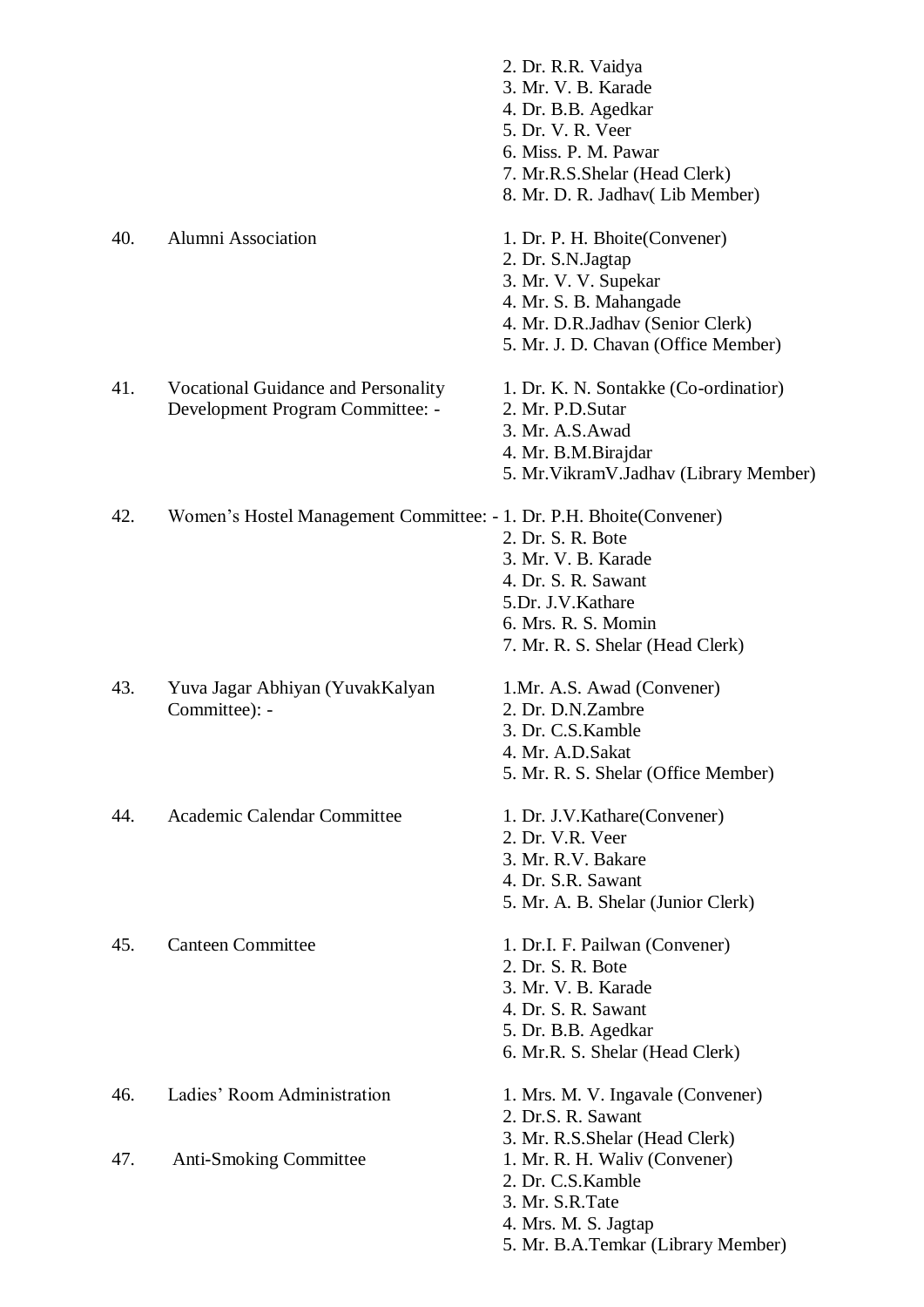| 48. | Exhibition Committee/ Avishkar              | 1. Mr. R.V. Bakare (Convener)<br>2. Dr. S.R.Sawant<br>3. Mrs. M.V.Ingawale<br>4. Dr. S.G. Thorat<br>5. Mr. R. S. More<br>6. Mr. S.V. Khare (Junior Clerk)                                                                                                                      |
|-----|---------------------------------------------|--------------------------------------------------------------------------------------------------------------------------------------------------------------------------------------------------------------------------------------------------------------------------------|
| 49. | Earn While You Learn                        | 1. Mr. S.P. Kamble (Convener)<br>2. Dr. E.B. Bhalerao<br>3. Dr. B.S.Magade<br>4. Mr. A.S. Awad<br>5. Mr. S. A. Desai<br>6. Mr. D.R.Jadhav (Library Member)                                                                                                                     |
| 50. | <b>Heads of Departments</b>                 | 1. Dr. I.F. Pailwan (Convener)<br>2. Dr. B.B.Agedkar<br>3. Mr. R. S. Shelar (Head Clerk)                                                                                                                                                                                       |
| 51. | Competitive Examination                     | 1. Dr. B.S. Magade (Convener)<br>2. Dr. S. N. Jagtap<br>3. Dr. P. H. Bhoite<br>4. Mrs. M.V. Ingavale<br>5. Mr. A. S. Awad<br>6. Dr. S. G. Thorat<br>7. Mr. R. H. Waliv<br>8. Mr. R. S. Jaykar<br>9. Mr. T. R. Hake<br>10. Dr. P. A. Yadav<br>11. Mr. R. S. Shelar (Head Clerk) |
| 52. | Disaster Management Committee               | 1. Dr. H. D. Kanase (Convener)<br>2. Mr. N. B . Chavan<br>3. Dr. R. R. Vaidya<br>4. Mr. S. A .Pawar<br>5. Mr. J. D. Chavan (Office Member)                                                                                                                                     |
| 53. | <b>Prize Distribution Committee</b>         | 1. Dr. B. B. Agedkar (Convener)<br>2. Dr. P. H. Bhoite<br>3. Mr. B. B. Patkure<br>4. Mr. S. A. Pawar<br>5. Dr. D. J. Nimbalkar<br>6. Mr. A. D. Sakat<br>7. Mrs. R. R. Chorage<br>8. Mr. P. R. Shinde<br>9. Mr. S. B. Nandure (Office Member)                                   |
| 54. | Classroom & Campus Cleanliness<br>Committee | 1. Mr.S. N. Jagtap (Convener)<br>2.Dr. I. F. Pailwan<br>3. Dr. R. R. Vaidya<br>4. Mr. A. G. Ghorpade<br>5. Mr. R. V. Bakare<br>6. Mr. S. A. Pawar<br>7. Mr.R. S. Shelar (Head Clerk)<br>5. Mr. M. R. Koli (Office Member)                                                      |
| 55. | College Campus, Building, Garden            | 1. Dr. E. B. Bhalerao (Convener)                                                                                                                                                                                                                                               |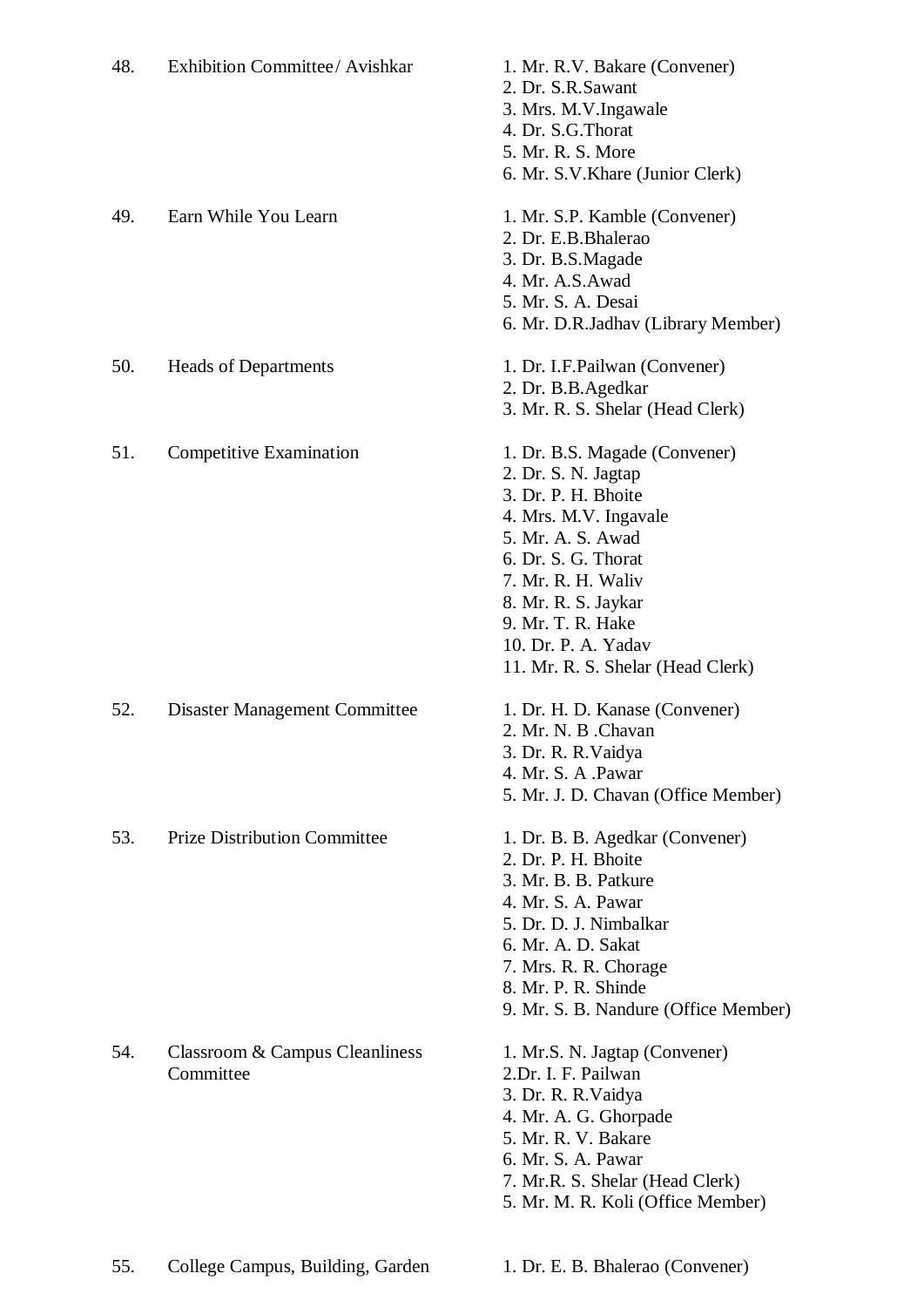- & Infrastructure 2.Dr. S. R. Bote 3. Dr. S. R. Sawant 4. Dr. R. R. Vaidya 5. Mr. R.V. Bakare 6. Dr. V. R. Veer 7. Mrs. M.V. Ingavale 8. Mr. V. S. Yeole 9. Mr. S. B. Pisal (Office Member) 56. Water Cleaning 1. Mr. U. B. Kamble (Convener) 2. Dr. H. D. Kanase 3. Dr. I. F. Pailwan 4. Dr. D. N. Zambre 5. Mr. B. B. Choudhari (Peon Head) 57. Publicity 1. Dr. C. S. Kamble (Convener) 2. Mr. S. A. Pawar 3. Mr. S. P. Kamble 4. Mr. B. M. Birajdar 5. Mr. A. D. Sakat 6. Mr.C. S. Taware (Lib. Attendant) 58. Film Club 1. Dr. V. R. Veer (Convener) 2. Mr. A. S. Awad 3. Mr. S. P. Kamble 4. Mr.Kiran .Shinde 5. Mr. A. V. Jamdade (Junior Clerk) 59. A.P.I. Scrutiny Committee 1.Dr. V.R. Veer (Convener) 2. Dr. S. R. Sawant 3. Dr. S. N. Jagtap 4. Mr. R. H. Valiv 5. Mr. B. M. Birajdar 6. Mrs. Y. B. Bhosale 7. Mr. A. M. Bodare (Senior Clerk) 60. Remedial Coaching Committee 1. Dr. S. R. Sawant(Convener) 2. Dr. S. R. Bote 3. Mr. V. B. Karade 4. Mr. R. S. Shelar (Head Clerk) 61. Jai Kisan Boys Hostel 1.Dr. R. R. Vaidya (Convener) Management Committee 2.Mr.SatishPawar (In Charge) 3. Mr. N. B. Chavan 4. Dr. E. B. Bhalerao 5. Mr. B. B. Patkure 6. Dr. B. B. Agedkar
	- 7. Dr. D. J. Nimbalkar
	- 8. Mr. S. P. Kamble
	- 9. Mr. A. D. Sakat
	- 10. Mr. M. M. Khatavkar